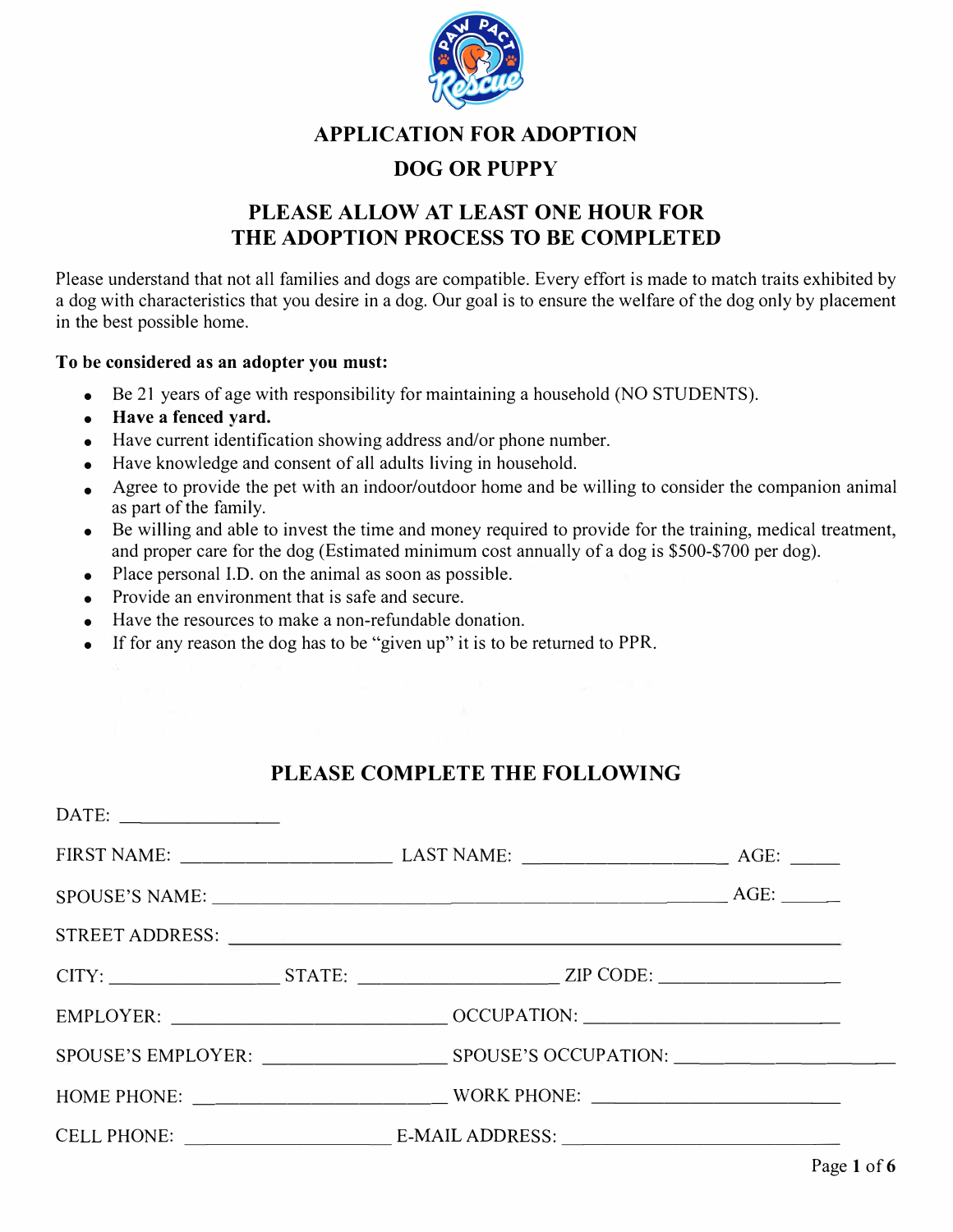1. 2. 3. ---------------- Phone#: -------  $Phone\#$ : Phone#: How did you hear about PPR? adopted previously from PPR family member friend internet Petfinder Facebook walked into PetSmart other: Number of adults living in household? \_\_\_\_ Number of children: Ages of children: \_\_\_\_\_\_\_\_\_\_\_ Does anyone have allergies: Yes \_ No Type of allergies: \_\_\_\_\_\_\_\_\_\_\_\_\_\_\_\_\_\_\_\_\_\_\_\_ Do you live in a: low house condo apartment mobile home townhouse How long have you lived at your current address? \_\_\_\_\_\_\_\_\_\_\_\_\_\_\_\_\_\_\_\_\_\_\_\_\_\_\_\_\_\_\_ Do you: own rent live with a relative? If you do not own, do you have your complex/landlord's permission to have a pet? Yes No Amount of deposit required? Has your deposit been paid? Yes No What restrictions on size and/ or number of pets apply in your subdivision or apartment complex? Why did you decide to adopt a dog/puppy? \_\_\_\_\_\_\_\_\_\_\_\_\_\_\_\_\_\_\_ \_ How long have you considered this decision? Do all adults agree to this decision? Yes No Who will be responsible for the care of this dog/puppy? \_\_\_\_\_\_\_\_\_\_\_\_\_\_\_\_ \_ Where will the dog spend most of its time: Inside Outside Both (if both, how many hours outside) Where will the dog be kept during the day?  $\qquad$  Night?  $\qquad$  Vacations?  $\qquad$ How many hours a day will the dog/puppy be alone? Where? How will you keep the dog be confined? (Mark all that apply) House Kennel Fence Chain Garage Patio Leash Crate Other: 2008 If crated or kenneled, how many hours per day? Type and size: Do you have a fenced yard? \_\_\_\_\_ Yes \_\_\_\_ No What type fence? \_\_\_\_\_\_\_\_\_\_\_\_ Height? \_\_\_\_\_\_\_\_\_\_

Please list 3 references (2 family members not living in your home and one non-relative):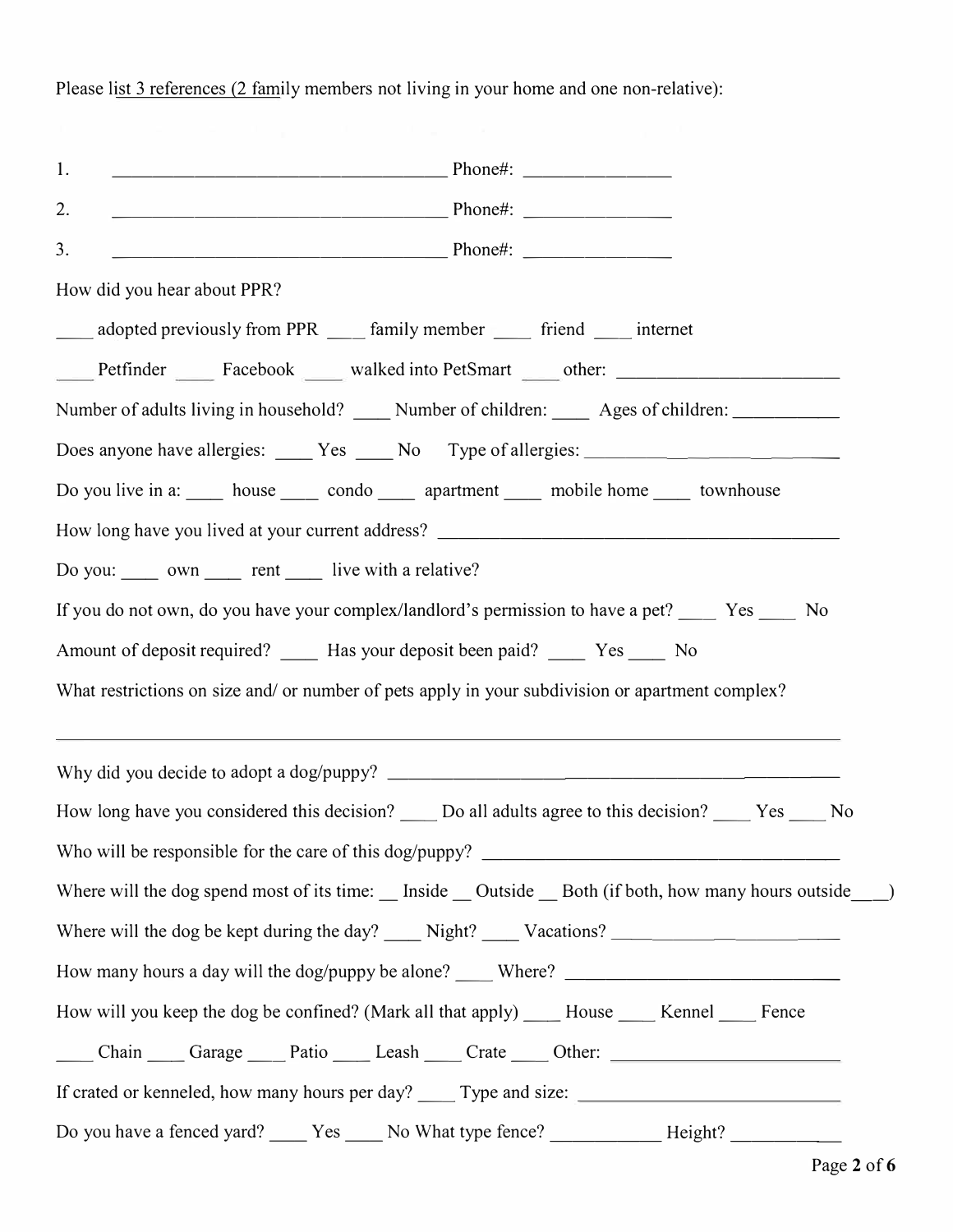| What size is the yard? ______ Small ______ Medium ______ Large Acreage                                  |  |  |  |  |
|---------------------------------------------------------------------------------------------------------|--|--|--|--|
| Does the yard have any type of shelter for the dog? _____ Yes _____ No What type? _________________     |  |  |  |  |
|                                                                                                         |  |  |  |  |
| If you had to move to a building where pets are not allowed, what would you do? ___________________     |  |  |  |  |
| Do you have the time and effort to allow this dog to adjust to a new home? _____ Yes _____ No           |  |  |  |  |
| Do you want a dog/puppy for: (mark all that apply)                                                      |  |  |  |  |
| house pet ______ guard dog ______ child's pet ______ company for other pet ______ hunting dog           |  |  |  |  |
| companion _______ fighting dog _______ outside dog _______ gift _______ family pet                      |  |  |  |  |
| What breed, preferences, and personality traits are you looking for in a dog/puppy?                     |  |  |  |  |
|                                                                                                         |  |  |  |  |
|                                                                                                         |  |  |  |  |
| Activity Level/Traits: _____ Playful _____ Lap Dog _____ Quiet _____ Laid Back _____ Active             |  |  |  |  |
| Good with Children ______ Likes Cats                                                                    |  |  |  |  |
| What traits would you consider undesirable?                                                             |  |  |  |  |
| What would you do if the dog demonstrates the following behaviors?                                      |  |  |  |  |
|                                                                                                         |  |  |  |  |
|                                                                                                         |  |  |  |  |
| Difficulty adjusting to household:                                                                      |  |  |  |  |
|                                                                                                         |  |  |  |  |
|                                                                                                         |  |  |  |  |
|                                                                                                         |  |  |  |  |
| What do you consider a good reason for giving up a dog? (mark all that apply)                           |  |  |  |  |
| ____ Moving ____ Fleas ____ Destructive ____ Biting ____ Grew too big ____ Digging ____ Illness         |  |  |  |  |
| _____ Chewing ______ Vet Bills ______ Unable to house train ______ Having a baby _____ Barking too much |  |  |  |  |
|                                                                                                         |  |  |  |  |
| Are you planning to provide obedience training? ______ Yes _____ No If yes, where? ________________     |  |  |  |  |
| Would you consider obedience training to correct undesirable behaviors? ____ Yes ____ No                |  |  |  |  |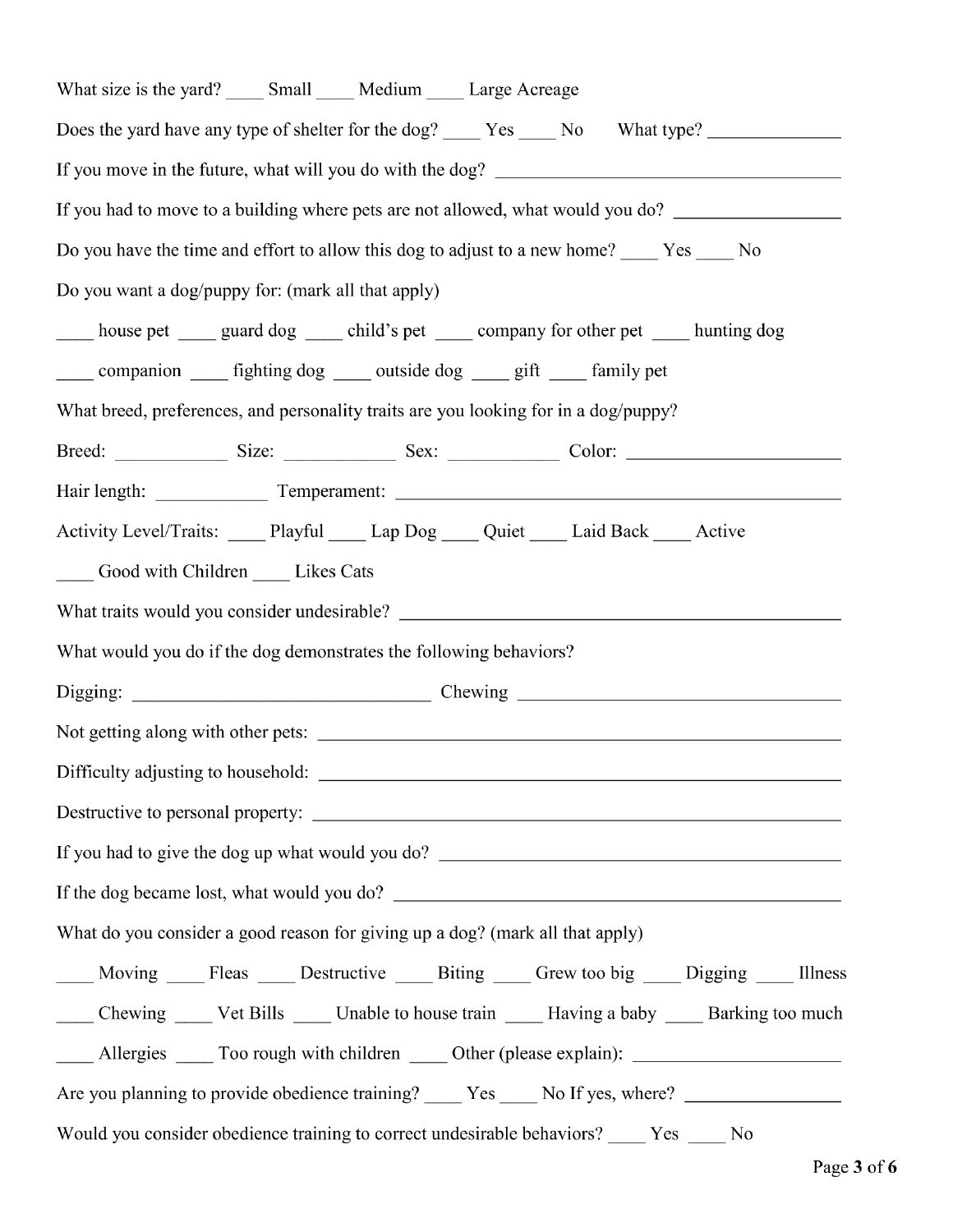You will probably have to house train your new pet. Please explain your method of house training.

| How will you transport the dog? _____ Crate _____ Seat Belt Harness _____ Loose in vehicle _____ Bed of truck                                                                                                                                                                                                                                                                                                                                                                                                                |
|------------------------------------------------------------------------------------------------------------------------------------------------------------------------------------------------------------------------------------------------------------------------------------------------------------------------------------------------------------------------------------------------------------------------------------------------------------------------------------------------------------------------------|
| Are you familiar with the leashing and licensing regulations in your area? _____ Yes _____ No                                                                                                                                                                                                                                                                                                                                                                                                                                |
| Dogs can often live in excess of 10 years. Are you prepared to assume this responsibility? ____ Yes ____ No                                                                                                                                                                                                                                                                                                                                                                                                                  |
| To provide food and medical care for this dog, how much do you anticipate spending yearly?                                                                                                                                                                                                                                                                                                                                                                                                                                   |
| Heartworms are a parasite that is transmitted by mosquitoes to your dog. They live and grow in the heart,<br>eventually producing enough worms that the heart can no longer function. Treating a dog for heartworms is both<br>expensive (\$500-700) and very hard on your dog's system. Heartworms are, however, very easily prevented with<br>a monthly heartworm preventative. Your dog will need to be on preventative for the rest of its' life. Are you<br>willing to commit to this level of care? _____ Yes _____ No |
| Do we have your permission to periodically check with your vet to ensure that you are keeping your dog on<br>preventive? _____ Yes ______ No                                                                                                                                                                                                                                                                                                                                                                                 |
| Do you currently have a veterinarian? ______ Yes _____ No If yes, name of vet or clinic: ___________                                                                                                                                                                                                                                                                                                                                                                                                                         |
|                                                                                                                                                                                                                                                                                                                                                                                                                                                                                                                              |
| Are you familiar with the following canine diseases:                                                                                                                                                                                                                                                                                                                                                                                                                                                                         |
| _____ Parvovirus _____ Distemper _____ Bordetella _____ Rabies _____ Heartworms                                                                                                                                                                                                                                                                                                                                                                                                                                              |
| Are the dogs you currently own on heartworm preventative? _____ Yes ____ No                                                                                                                                                                                                                                                                                                                                                                                                                                                  |
|                                                                                                                                                                                                                                                                                                                                                                                                                                                                                                                              |
| Have you ever had a pet die of causes other than those related to old age? ____ Yes<br>N <sub>0</sub>                                                                                                                                                                                                                                                                                                                                                                                                                        |
|                                                                                                                                                                                                                                                                                                                                                                                                                                                                                                                              |
| Have you ever returned or given an animal away before? _____ Yes ____ No                                                                                                                                                                                                                                                                                                                                                                                                                                                     |
|                                                                                                                                                                                                                                                                                                                                                                                                                                                                                                                              |
| Please list all animals CURRENTLY owned:                                                                                                                                                                                                                                                                                                                                                                                                                                                                                     |
| <b>DOG/CAT &amp; BREED</b><br><b>ALTERED: YES/NO</b><br>SEX<br>AGE<br>DATE OF LAST VET VISIT<br><b>INSIDE/OUTSIDE/BOTH</b>                                                                                                                                                                                                                                                                                                                                                                                                   |
|                                                                                                                                                                                                                                                                                                                                                                                                                                                                                                                              |
|                                                                                                                                                                                                                                                                                                                                                                                                                                                                                                                              |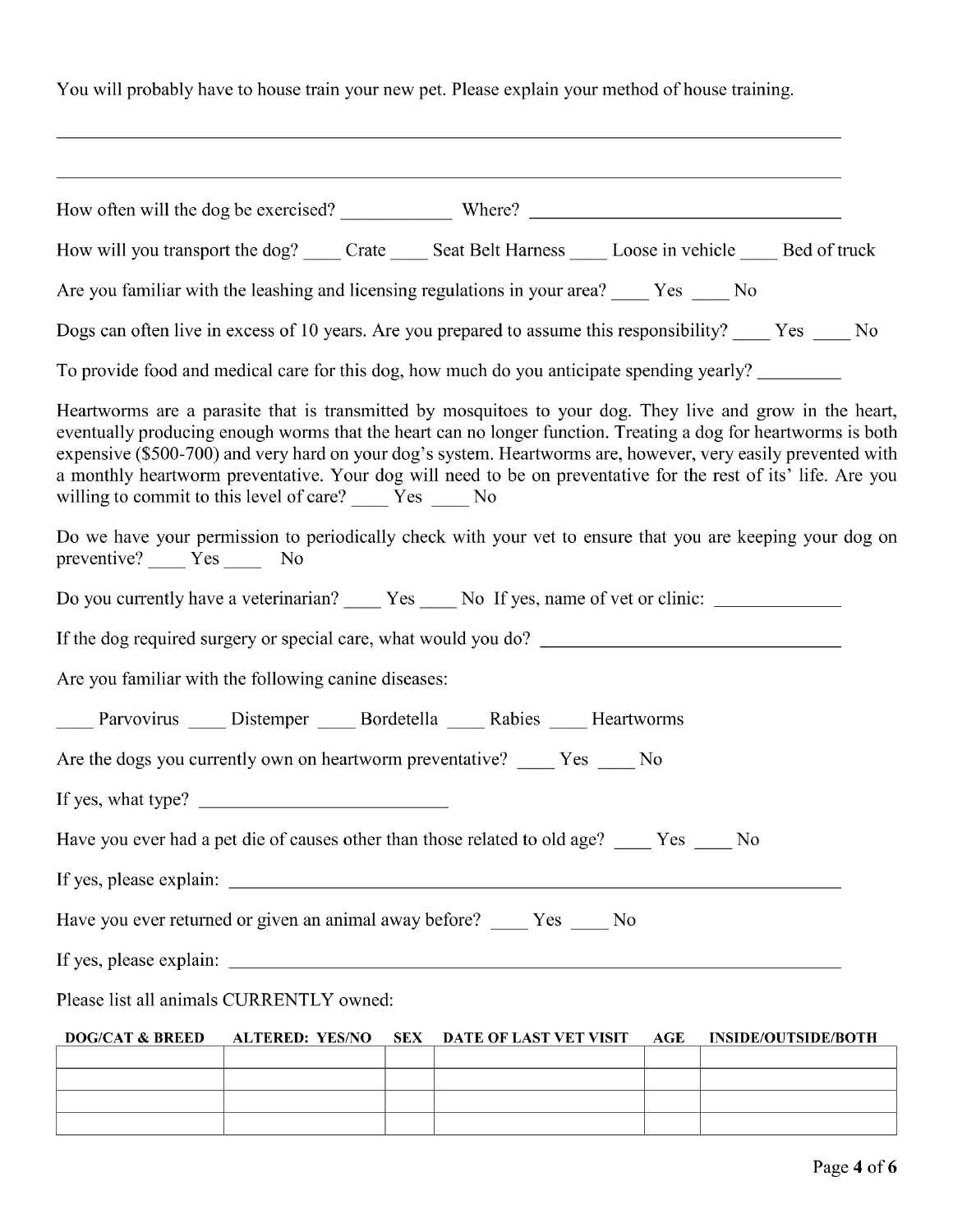Please list all animals PREVIOUSLY owned (within the last 10 years):

|  | DOG/CAT & BREED ALTERED: YES/NO SEX WHAT HAPPENED TO PET? AGE INSIDE/OUTSIDE/BOTH |  |
|--|-----------------------------------------------------------------------------------|--|
|  |                                                                                   |  |
|  |                                                                                   |  |
|  |                                                                                   |  |
|  |                                                                                   |  |

I certify that the information contained in this application is true. I further understand that any false information may result in denial of the application. This application is the property of PPR and reserves the right to decline any application. This information will not be used for any purpose other than consideration of adoption.

Signature: Date: Date: 2008.

the control of the control of the

Signature: \_\_\_\_\_\_\_\_\_\_\_\_\_\_\_ Date:

---------------